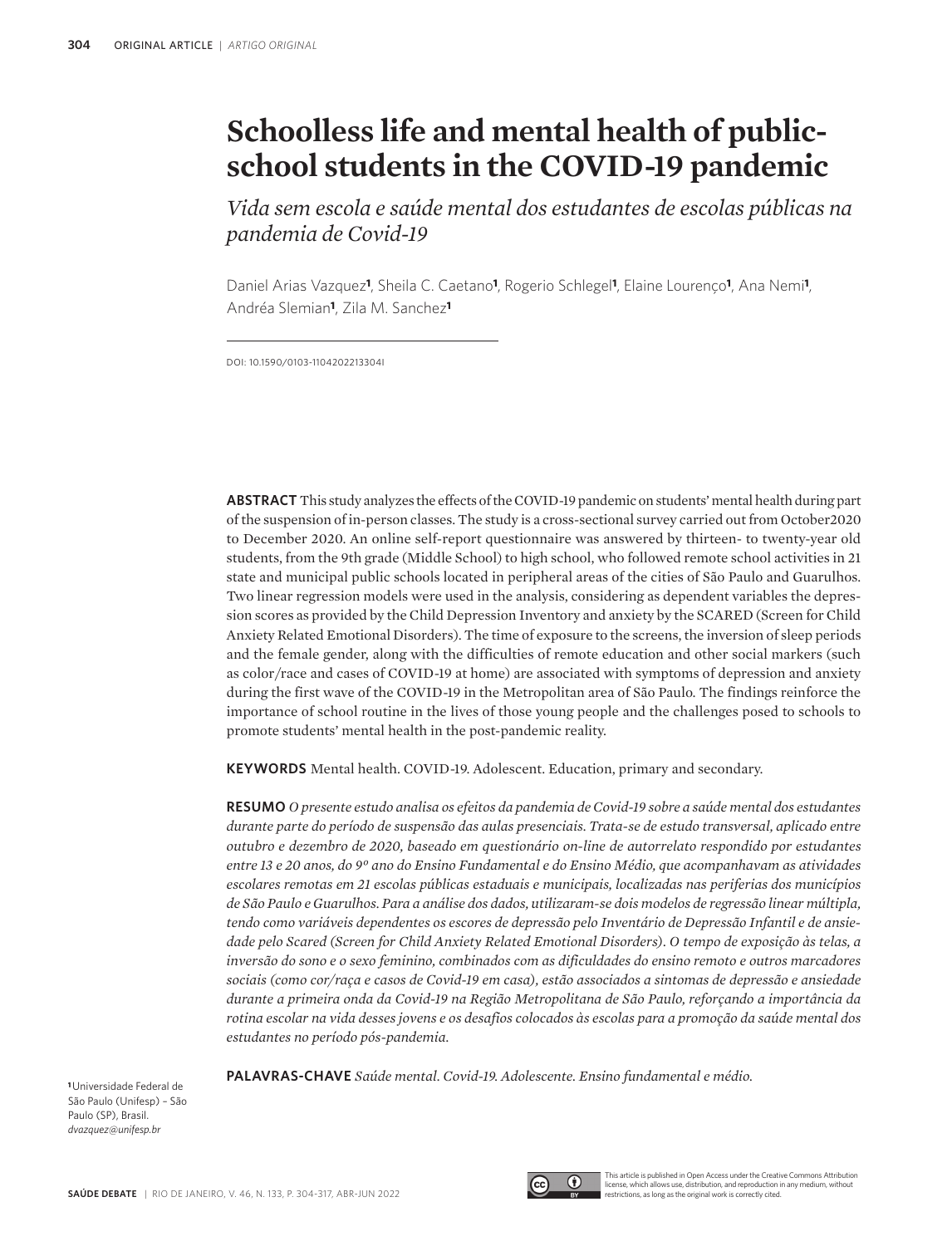### **Introduction**

What were the effects of the pandemic on both the life and the mental health of young people? Schools closure and in-person classes temporarily dismissed were some of the earliest measures adopted to face the new coronavirus in almost all countries**1**. As this is the main activity for most young people, the long school-less period did significantly affect sociability relations and daily routines, particularly in Brazil**2**, where classes were dismissed since early March and were not resumed over the entire school year of 2002 in most public schools, there included the 21 considered in this research.

The social isolation had enduring effects on those students, breaking bonds and interrupting important study and leisure routines, in a stage of their lives when social activities are more intense and when emotional fragilities increase mental health risks**3**. Assigning priority to this populational segment – which, according to the 2010 Census, represents 33% of Brazilian population –, this research did evaluate the effects of the pandemic on both the social life and the mental health of young students inserted in a context of metropolitan peripheral areas. This choice was aimed at going deeper into researches involving the most vulnerable groups, such as the one carried out by the National Council of the Youth that, in the first semester of 2020, which found out that the pandemic:

[…] was affecting different aspects of the life of adolescents as a whole, such as the sleep quality, the availability of financial resources, family relations and, above all, the mental health**4(69)**.

Prior to the pandemic, adolescents' mental health was already a public health concern. Mental disturbances in this youth group are associated to: damages such as reduction of the chances to conclude the

basic education, lack of social cohesion and less ability to face future adversities**5**. Such disturbances may affect up to 25% of adolescents**6**, and remain stable in more than 50% of all children until adult life**7**. According to Kessler et al.**8**, 50% of adults with mental disturbances report such diseases starting earlier than 14 years old.

In Brazil, more than 80% of six- to twelveyear old children with mental disturbances do not receive appropriate treatment**9**. This is in pace with researches, particularly in low- and middle-income countries, which show that adolescents who live in unfavorable social conditions are more affected and get less treatment**10**.

According to Panda et al*.***11**, the mental health of young people was even more affected during the pandemic. In many countries, such as Italy**12** and the United States (USA)**13**, researches show the increase of depression and anxiety symptoms, which is ratified by systematic revisions**14,15**. Nevertheless, sociodemographic factors, and those related to the pandemic itself, associated to the increase of those symptoms, vary according to the country. In Brazil, we still do not count on publications that bring details on these associations.

The present study is aimed at evaluating the possible connections and impacts of the pandemic on adolescents' mental health, considering the changes in their way of life that result from restrictions to the social contact, the closure of schools and the difficulties concerned with continuing studies remotely, considering the records of infection cases, lost of employment and reduction of salary at the family level, besides behavior differences according to gender, race and social condition. Which of those factors – behavioral, educational and/or socioeconomic – are associated with the variation in depression and anxiety indices during the pandemic? This is the central question that led to this study.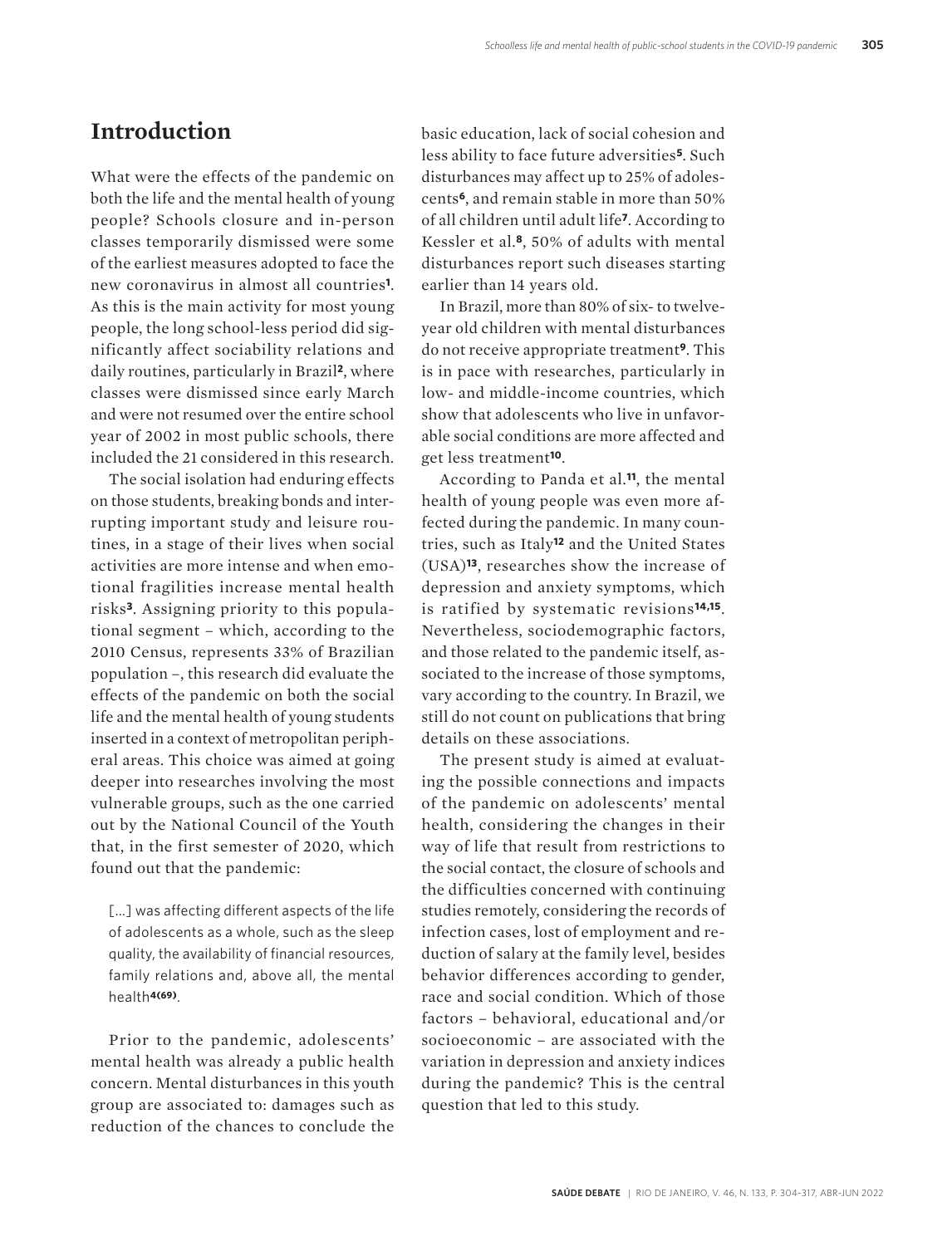# **Material and methods**

#### **Design of the study**

This is a transversal study, carried out using questionnaire answered online by students from the 9th grade of Middle School through the 3rd grade of High School, in 21 public schools in the cities of São Paulo and Guarulhos, from October to December 2020, during the COVID-19 pandemic. In order to reach the students, the research was supported by the managing teams of participant schools that took part in the Institutional Sponsorship Program for Teaching Initiation (Programa Insitucional de Bolsa de Iniciação à Docência – Pibid) and the collective Brigade for Life (Brigada pela Vida), which involves different sectors of the movement pro-education and health, including the schools' teachers and principals.

#### **Sampling**

All students enrolled from the 9th grade of Middle School to the 3rd Grade of High School and who were in contact with the school. In total, 436 answers were obtained, 401 of which were valid cases. The cases that did not fulfill inclusion criteria were not considered (n=35): students older than 21 who were enrolled in the modality Education of Youths and Adults (Educação de Jovens e Adultos – EJA*)* and under 13 of earlier grades. Although in normal conditions the sample size could have been larger, considering that the schools closure made data collection difficult, it was sufficient for the analysis, yet obliging this stage of the research to be extended.

For the same reasons, the number of answers was different among the schools. At the end, the geographic distribution of students was as follows: 318 subjects from 16 municipal schools and three from state schools located at the East and North regions of São Paulo City; and 83 subjects from two state schools located at the Pimentas region, in the city of Guarulhos.

#### **Data collection**

 Data were collected online, using the questionnaire in Google Forms, from October 26, 2020, to December 14, 2020. Over this period there were no in-person classes, suspended since March 16, 2020. The students received from their teachers the link for the questionnaire, through the same media used for remote activities, which were different at each school (study platforms such as Google Classroom or Windows Team, Whatsapp and Facebook Groups). The access to the questionnaire was quite simple, using active link, and no filling-up difficulties were reported. A pilot-questionnaire applied suggested that students would take 15 minutes average to answer the questions.

Participation was free: volunteers should previously accept to participate, and adults legally responsible for minors should expressly and anticipatedly agree, using the Term of Free and Informed Consent, and the Term of Acceptance was submitted to all participants. The research is registered in the Platform Brazil (Plataforma Brasil) and was approved by the Committee of Ethics in Research of the Federal University of São Paulo (Opinion Nr. 4,369,526).

The collection tool was organized into five dimensions: a) socioeconomic characteristics, such as age, skin color, gender and the Criterium of Economic Classification Brazil (Critério de Classificação Econômica Brasil – Critério BR), of the Brazilian Association of Research Companies (Associação Brasileira de Empresas de Pesquisa – Abep)**16**; b) effects of the pandemic – for instance, if the interviewee did adhere to the social isolation; if he (she) or someone in the family was infected; if he (she) fears being infected, besides economic impacts, such as loss of employment or reduction of the family income; c) changes in the routine, starting from a general question – did the pandemic affect his (her) daily life? – and following to more specific aspects, such as changing the day for the night and the time he (she) did spends before the screen (in games, social networks, TV); d) relation with the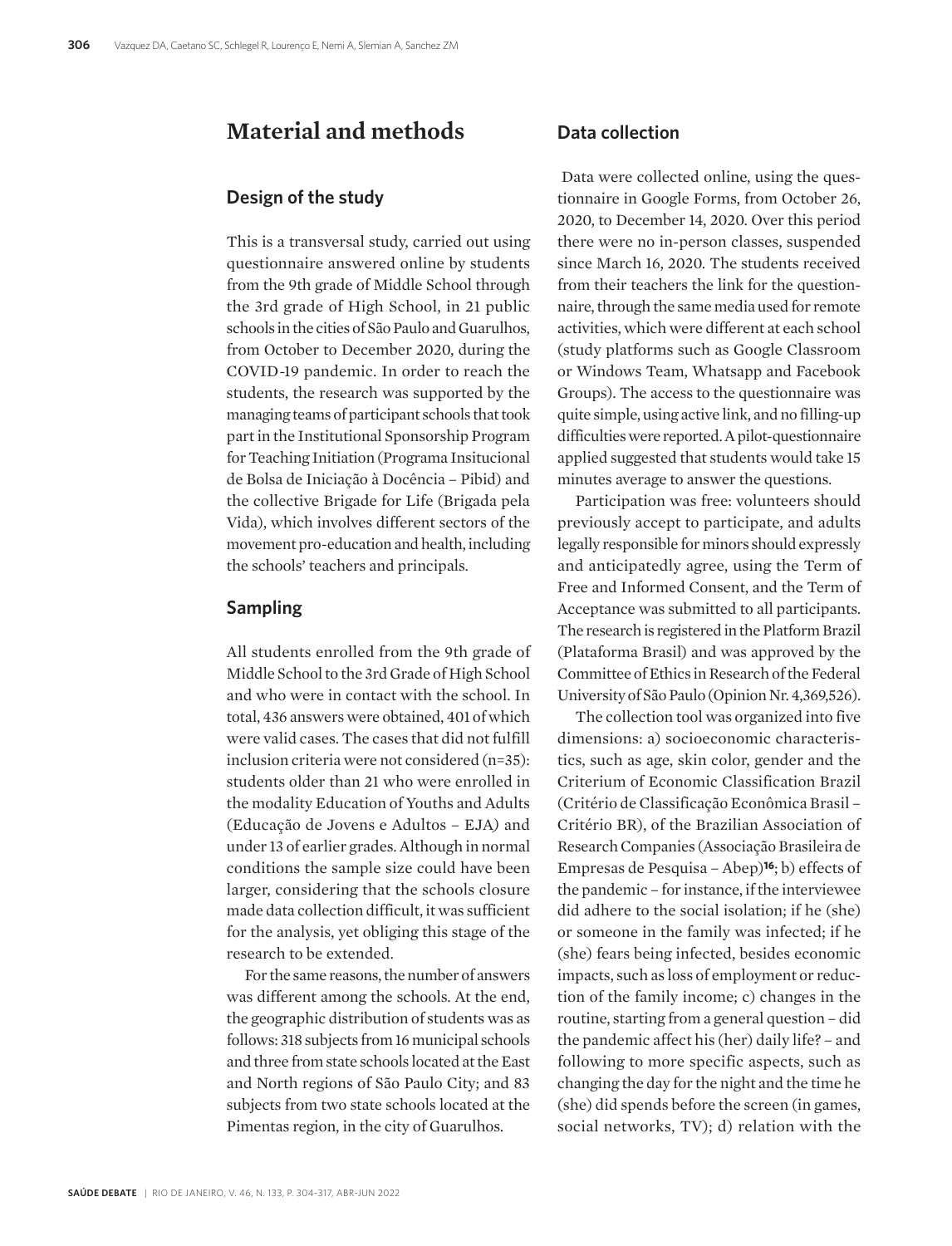school, checking if there were remote classes, if he (she) misses being at school, and his (her) evaluation about how important in daily life is the knowledge acquired at school; e) at last, on mental health, sorting out procedures meant to detect depression and anxiety symptoms were realized, using respectively the Inventory of Child Depression**17** and the Scared (Screen for Child Anxiety Related Emotional Disorders), validated for the Portuguese language by Barbosa et al.**18***.* Positive results for depression consider scores over 20 points**19**; and for anxiety, over 30**20**. Variables will be presented along with the descriptive analysis in the Outcomes section.

#### **Data analysis**

At the take-off, we carried out exploratory analyses using contingency tables with chi-square tests and t-student test with 5% significance level, followed by simple linear regression (univariate). Dependent variables were considered in the regression models to both anxiety and depression, in scores format. The option for one continuous variable (scores), instead of the positive sort-out or the categorization in light, moderate and serious cases, is justified by the absence of clinical evaluation, as there was no direct contact with the interviewees, thus impeding any diagnostic classification. The

co-relation between depression and anxiety rates for this sample is moderate  $(r = 0.607)$ , which points out to the use of two independent models of multiple linear regression, initially with the same independent variables.

The independent variables correspond to the set of the first four dimensions (socioeconomic, effects of the pandemic, changes in the routine and relationship with the school). All interest variables were included in the multiple linear regression, and the option was the model of non-significant variables exclusion by means of stepwise backward. Therefore, each initial model did consider all independent variables, but the final one did include only the significant variables at 5%. In order to check the models adjustment, the Variance Inflation Factor (VIF) was used, so as to make sure there would be no multi-co-linearity other than the graphic and numeric analysis of residues.

The results are presented by means of frequency, proportions (%), coefficient (beta), 95% confidence interval and p values. The software SPSS version 21.0 was used to carry out the analyses.

#### **Outcomes**

*Table 1* presents the distribution of the variables selected from the questionnaire, grouped into five dimensions.

| Domain              | Variable                                                                                         |           | N    | %    |
|---------------------|--------------------------------------------------------------------------------------------------|-----------|------|------|
| General and socio-  | Age                                                                                              | $13 - 15$ | 186  | 46,7 |
| economic character- |                                                                                                  | $16 - 17$ | 167  | 42   |
| istics              | $18 - 20$<br>Color/race<br>White<br>Mulatto<br>Black<br>Yellow<br>Indigenous<br>Gender<br>Female | 45        | 11,3 |      |
|                     |                                                                                                  |           | 172  | 43,2 |
|                     |                                                                                                  |           | 156  | 39,2 |
|                     |                                                                                                  |           | 60   | 15,1 |
|                     |                                                                                                  |           | 9    | 2,3  |
|                     |                                                                                                  |           |      | 0,3  |
|                     |                                                                                                  |           | 239  | 59,6 |
|                     |                                                                                                  | Male      | 159  | 39,7 |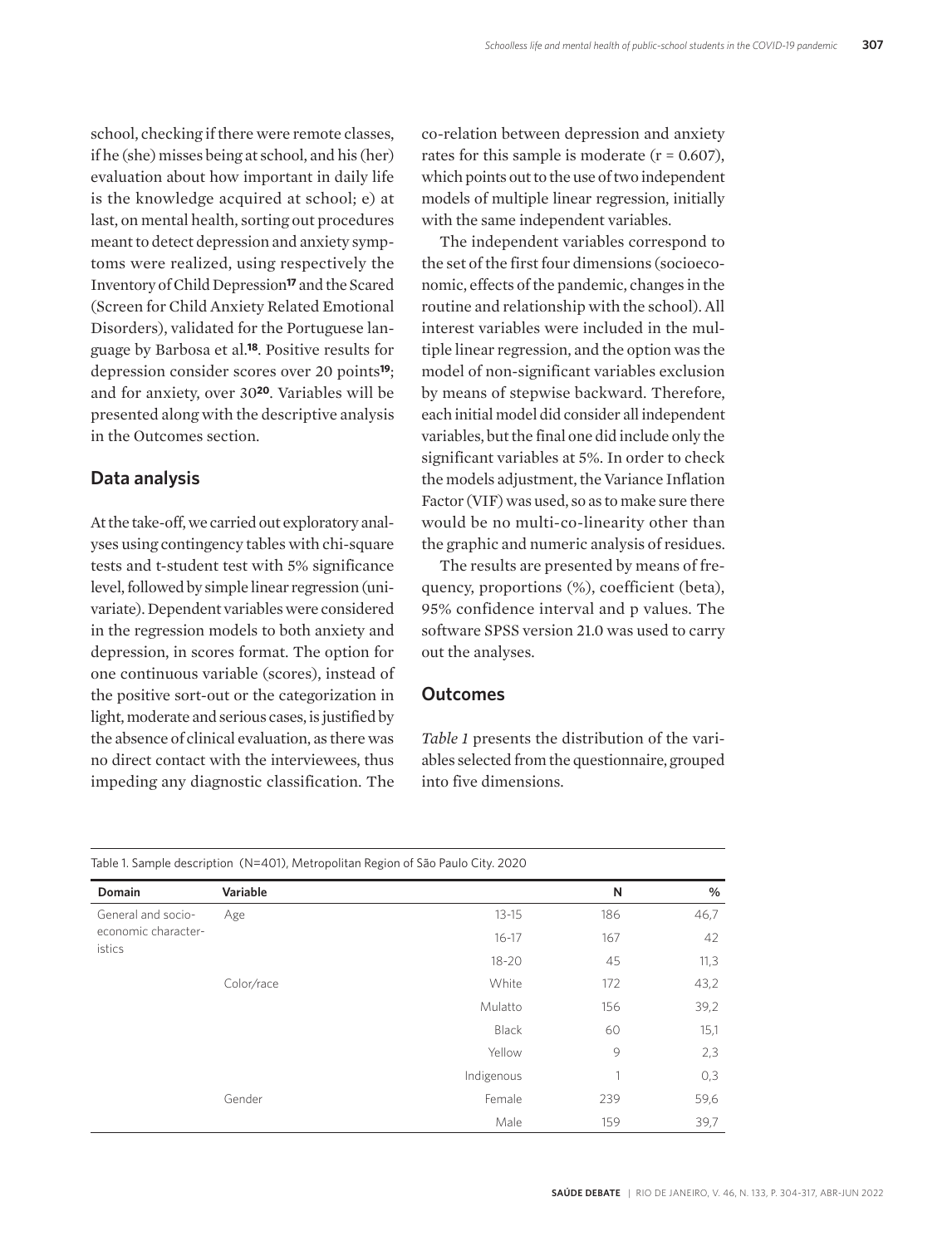| Table 1. (cont.)                          |                                |                    |                |         |
|-------------------------------------------|--------------------------------|--------------------|----------------|---------|
| Domain                                    | Variable                       |                    | Ν              | $\%$    |
| General and socio-<br>economic character- |                                | Non-binary         | $\overline{2}$ | 0,5     |
| istics                                    | BR Criterium*                  | A                  | 26             | 6,5     |
|                                           |                                | B                  | 181            | 45,1    |
|                                           |                                | C                  | 178            | 44,4    |
|                                           |                                | D/E                | 16             | 4,0     |
| Effects of the pan-                       | Social isolation               | Never leave        | 32             | 8,0     |
| demic                                     |                                | Sometimes<br>leave | 171            | 42,8    |
|                                           |                                | Out                | 197            | 49,2    |
|                                           | Fears catching the virus       | Yes                | 212            | 52,9    |
|                                           | Infection cases                | Yes                | 100            | 24,9    |
|                                           | Loss of employment             | Yes                | 166            | 41,9    |
|                                           | Salary reduction               | <b>Yes</b>         | 175            | 44,3    |
| Changes in the rou-                       | Did affect daily life          | Yes                | 345            | 86,5    |
| tine                                      | Sleep inversion                | Yes                | 108            | 27,3    |
|                                           | Time before the screen         | Up to 2 h          | 43             | 10,9    |
|                                           |                                | From 2h to 4h      | 86             | 21,7    |
|                                           |                                | From 4h to 6h      | 87             | 22,0    |
|                                           |                                | From 6h to 8h      | 71             | 17,9    |
|                                           |                                | More than 8h       | 109            | 27,5    |
| Relationship with                         | Did continue studies           | Yes                | 307            | 76,6    |
| school                                    | Misses school                  | Yes                | 297            | 74,1    |
|                                           | Knowledge is important in life | Disagree           | 35             | 8,8     |
|                                           |                                | Partially          | 141            | 35,5    |
|                                           |                                | Agree              | 221            | 55,7    |
| Mental health                             | Sort out for depression        | > 20               | 42             | 10,5    |
|                                           | Sort out for anxiety           | > 30               | 191            | 47,5    |
|                                           |                                | Min. - Max.        | Average        | Std Dev |
|                                           | Depression score (0-40)        | $0 - 37$           | 9,37           | 7,32    |
|                                           | Anxiety score (0-80)           | $0 - 80$           | 29,97          | 18,10   |

Source: Elaborated by the authors.

\*Abep = Brazil Criterium Scale, where class A is the highest income, and D and E are the lowest income.

Note: on average, there are two missings per variable (varying from zero to six cases).

Concerning general and socioeconomic characteristics, it was observed that the average represents a quite young public, concentrated in the 14 to 17 year-old range (87.4%), which corresponds to the four school grades selected. As to color/race, according to categories used by the Brazilian Geography and Statistics Institute (Instituto Brasileiro de

Geografia e Estatística – IBGE), the majority in the sample included whites and mulattoes. In this case, it was decided that the regressions should aggregate blacks, mulattoes and indigenous into one group, which was composed by 54.5% of the cases; and whites and yellows into another group, with 45.5%. As to gender, women were the majority in the sample (about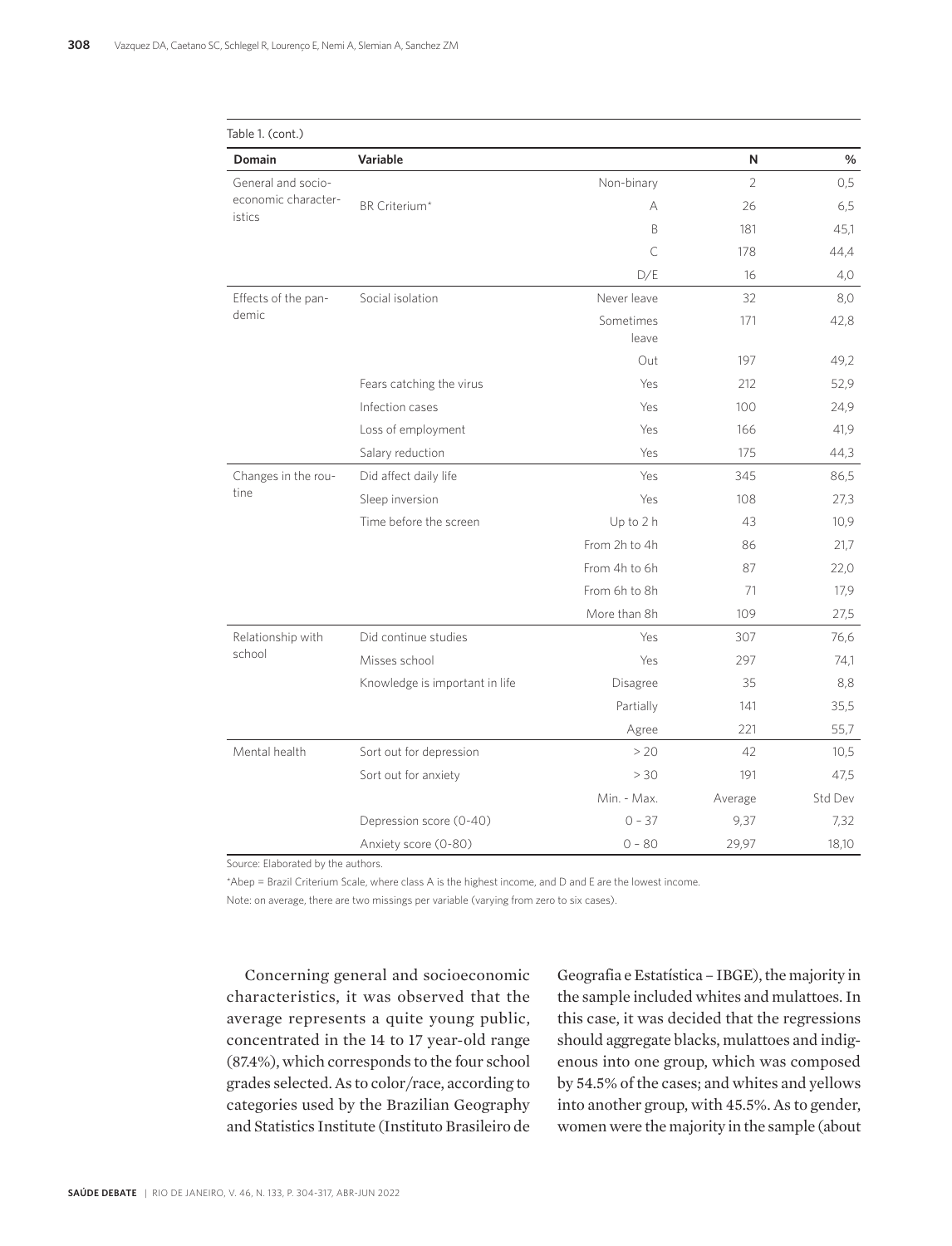60%). Considering that only two subjects selfdeclared non-binary, they were not considered in the regression analysis. Regarding social class, most students were in classes B and C, thus suggesting the predominance of better-off students in classes offered in remote teaching. For the social stratification, it was decided to use the punctuation obtained by the Brazil Criterium, without categorization, so as to enable better adjustment to the linear regression model, avoiding as well to use the concept of social class, which would exceed the scope of the present article.

Considering the effects of the pandemic, the first step was to bring together those who did remain in social isolation, which corresponded to 50.8% of the cases, adding up the options 'I currently do not leave the house'(8%) or 'I only leave for essential activities'( 42.8%), such as market or medical appointments; the other group included the remaining 49.2% who were not in isolation, whatever the reason – some were leaving just occasionally (32.8%), some just to work (9.8%) and some who did not change the same routine as prior to the pandemic (6.8%). The other variables in this dimension are originally dichotomous, meant to identify if is the student or someone in the family did catch the virus (24.9%), if he/she fears catching the virus (52.9%, yes), and the cases when he/she lost the employment or had reduction in his/her salary or the salary of someone in the family, which did happen in 42% to 44% of all cases, respectively.

As to the dimension that had to do with changes in the routine, the research found that for 86.5% of the interviewees there were alterations; 27.3% told they were sleeping during

the day instead of the night; and it must be remarked the time of exposure to screens, either in games, series and social networks – in the largest range, for one out of each four students, more than eight hours every day, not included remote teaching activities. As the cases are distributed into the five categories, the option was to keep this variable as ordinal in the models.

The last block of independent variables opens up the subject of the relationship with the school during the pandemic: 76.7% of this sample did succeed continuing studies at home; 74.1% reported missing their classes and/or teachers, while the rest stated not to miss their classes and/or teachers, or missing just being close to colleagues; considering the statement 'knowledges learned at school do add to daily life', 55.7% did agree, 35.5% did agree only partially, and 8.8% did not agree. For the regression analysis, this last variable was transformed into a dichotomous one, highlighting the unrestricted agreement in the remaining cases.

The analysis of both independent variables reveals a positive sorting-out for depression (scores over 20) and for anxiety (over 30 points), comprising 10.5% and 47.5% of the sample respectively. However, the option was to use those scores as dependent variables, whose descriptive statistics reveal average scores of 9.4 for depression and 30 for anxiety, with variation coefficients of 0.8 and 0.6, in this order.

*Table 2* presents the results of univariate analyses executed using simple linear regressions for each outcome.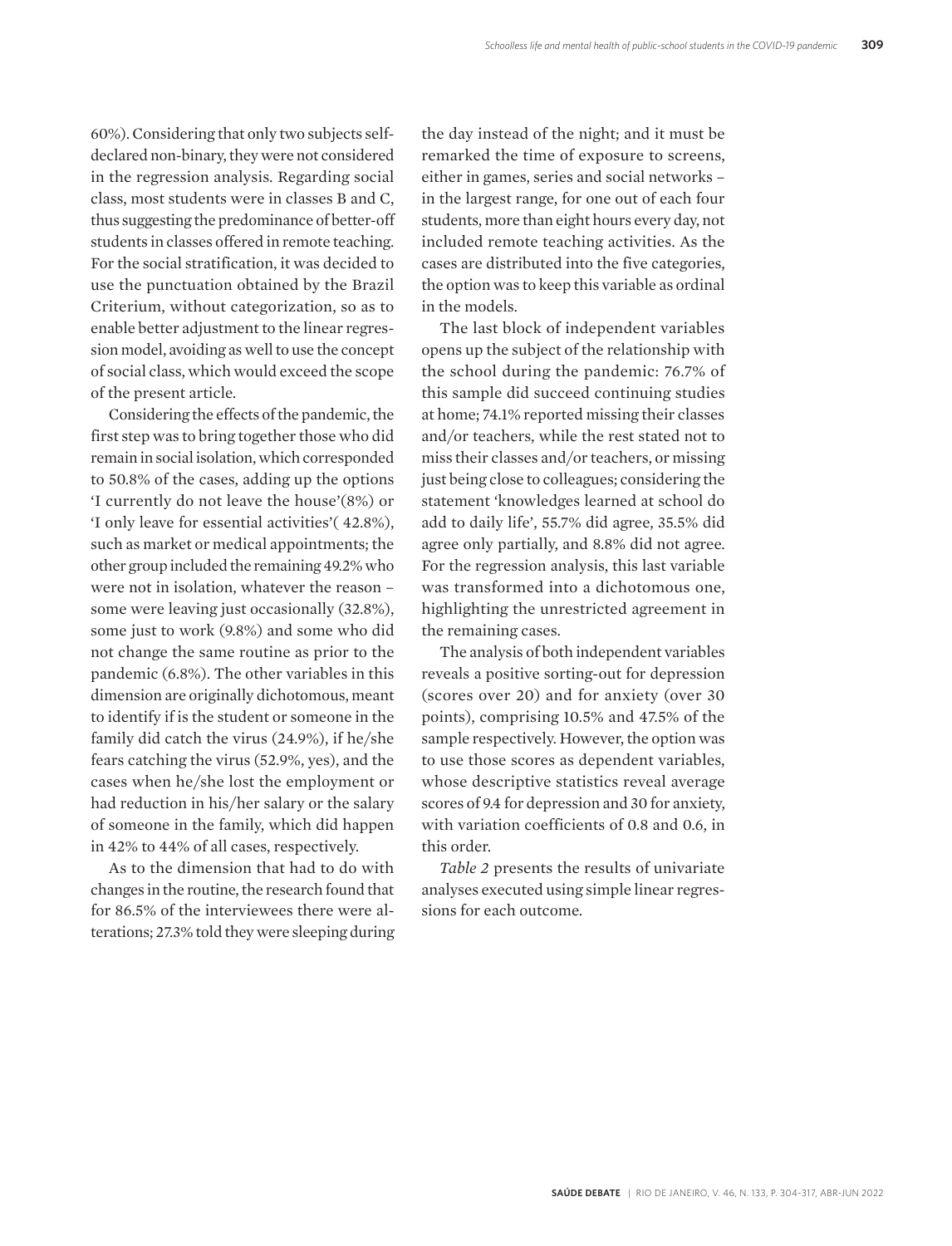|                                |            | Anxiety<br>Depression |          |         |            |          |          |         |
|--------------------------------|------------|-----------------------|----------|---------|------------|----------|----------|---------|
| Independent variables          | Beta Coef. |                       | 95%CI    |         | Beta Coef. | 95% CI   |          | p       |
| Gender                         | 3,489      | 2,080                 | 4,899    | < 0.001 | 12,541     | 9,119    | 15,963   | < 0.001 |
| Age                            | 0,192      | $-0,336$              | 0,719    | 0,475   | 1,114      | $-0,184$ | 2,412    | 0,092   |
| BR Criterium (score)           | 0,026      | $-0.054$              | 0,107    | 0,519   | 0,012      | $-0,187$ | 0,211    | 0,909   |
| Color/race (dummy)*            | 0,490      | $-0.960$              | 1,940    | 0,507   | 4,027      | 0,463    | 7,592    | 0,027   |
| Infection cases                | 1,826      | 0,173                 | 3,480    | 0,030   | 3,960      | $-0,135$ | 8,055    | 0,058   |
| Loss of employment             | $-0,174$   | $-1,635$              | 1,287    | 0,815   | $-0.885$   | $-4,498$ | 2,728    | 0,630   |
| Salary reduction               | $-0,217$   | $-1,680$              | 1,245    | 0,770   | 0,006      | $-3,593$ | 3,606    | 0,997   |
| Social isolation               | $-1,376$   | $-2,811$              | 0,059    | 0,060   | 0,755      | $-2,810$ | 4,320    | 0,677   |
| Fears catching the virus       | 0,018      | $-1,424$              | 1,459    | 0,981   | 2,751      | $-0.804$ | 6,306    | 0,129   |
| Did affect daily life          | 0,084      | $-2,024$              | 2,193    | 0,938   | 9,328      | 4,185    | 14,470   | < 0.001 |
| Time before the screen **      | 1,581      | 1,070                 | 2,093    | < 0.001 | 2,420      | 1,124    | 3,717    | < 0,001 |
| Sleep inversion                | 5,860      | 4,356                 | 7,364    | < 0,001 | 8,898      | 4,964    | 12,832   | < 0,001 |
| Knowledge is important in life | $-2,659$   | $-4,093$              | $-1,225$ | < 0.001 | $-3,806$   | $-7,391$ | $-0,221$ | 0,038   |
| Continued studies              | $-2,825$   | $-4,501$              | $-1,150$ | 0,001   | $-2,280$   | $-6,474$ | 1,915    | 0,286   |
| Misses school                  | $-1,345$   | $-2,981$              | 0,291    | 0,107   | 0,956      | $-3,103$ | 5,015    | 0,644   |

Table 2. Simple Linear Regression Analysis (univariate) of factors associated to depression and anxiety symptoms among students (N = 401), cities of São Paulo and Guarulhos, 2020

Source: Elaborated by the authors.

\*Colors white/yellow versus black, mulatto and indigenous.

\*\* Ordinal variable, with two-hour interval.

For both outcomes, being a girl is the factor that contributes the most for the increased number of symptoms reported. Color/race is only associated to more anxiety symptoms, but not depression. Cases of infection by coronavirus in the family are associated to more symptoms of depression, and suggest significance for anxiety trend (p=0.058). Time before the screen and inversion of sleep period, changing the day for the night, are associated with more symptoms in both outcomes evaluated. On the other hand, changes in daily life, in general,

was only significant for anxiety. Considering educational aspects, agreeing that knowledge is important for life is associated with both situations, while continuing studies was only significant regarding depression.

*Tables 3 and 4* present the factors associated with the variation of both depression and anxiety symptoms, according to models of multiple linear regression, which could explain the variation of 26.1 and 20.8 of respective indices.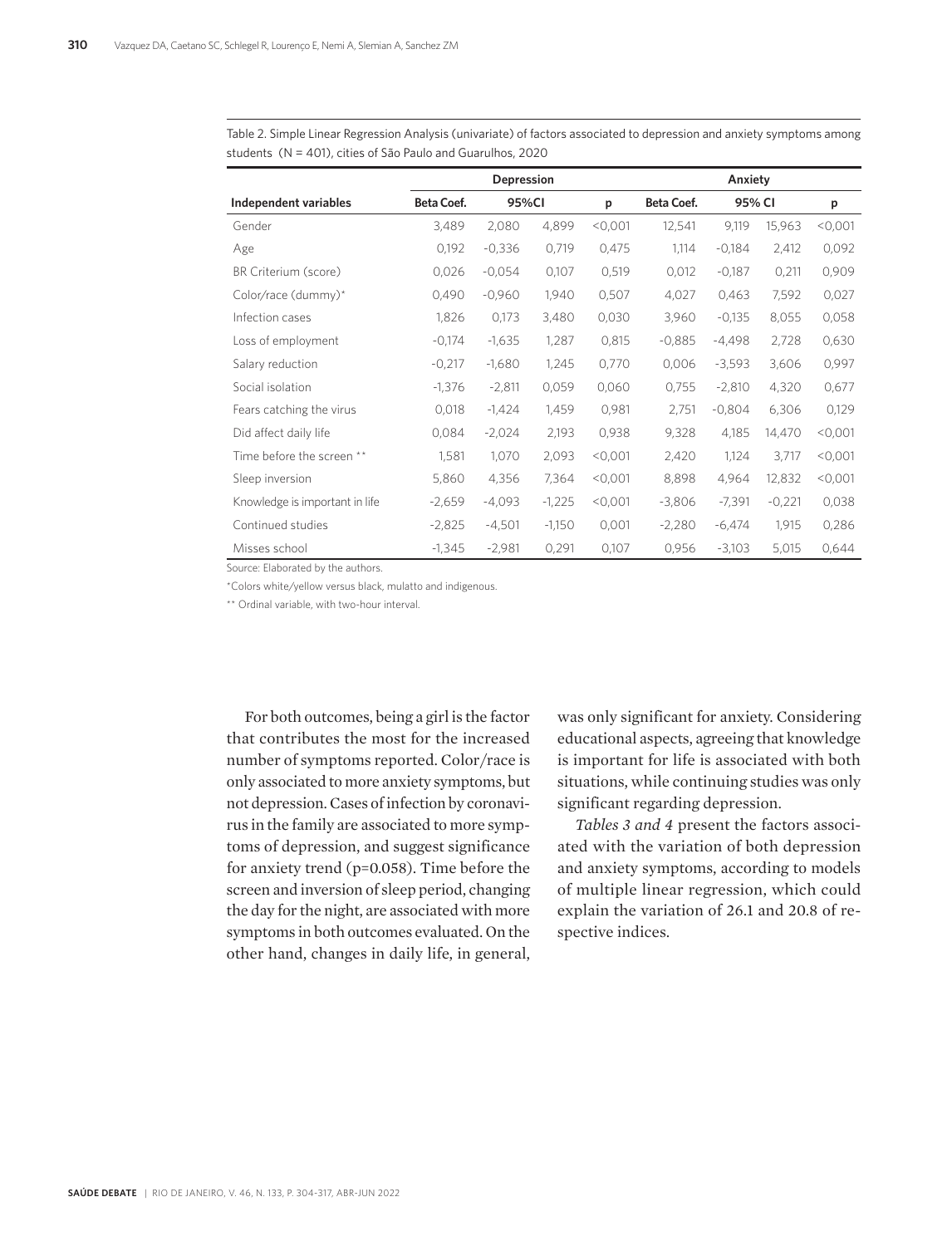Table 3. Multiple Linear Regression Analysis (multivariate) of factors associated to depression symptoms among studants (N= 384), São Paulo and Guarulhos cities, 2020

|                                  |                   | <b>Beta Coef.</b> | CI 95%   |          |         |            |
|----------------------------------|-------------------|-------------------|----------|----------|---------|------------|
| Depression score $(R^2 = 0.261)$ | <b>Beta Coef.</b> | Std.              | Min      | Max      | p value | <b>VIF</b> |
| Sleep inversion                  | 4.432             | 0.28              | 2.964    | 5.901    | < 0.001 | 1.086      |
| Females                          | 2.911             | 0.199             | 1.586    | 4.236    | < 0.001 | 1.042      |
| Time before the screen*          | 0.952             | 0.183             | 0.471    | 1.434    | < 0.001 | 1.079      |
| Knowledge is important in life   | $-2.444$          | $-0.171$          | $-3.75$  | $-1.139$ | 0.001   | 1.048      |
| Did continue studies             | $-1.741$          | $-0.101$          | $-3.333$ | $-0.149$ | 0.032   | 1.08       |
| Infection cases                  | 1.642             | 0,1               | 0.174    | 3.111    | 0.028   | 1.019      |

Source: Elaborated by the authors.

\*Ordinal variable, with two-hour interval.

Table 4. Multiple linear regression analysis (multivariate) of factors associated to anxiety symptoms among students (n= 383), São Paulo and Guarulhos cities, 2020

|                                |            |                 | CI 95% |        |         |            |
|--------------------------------|------------|-----------------|--------|--------|---------|------------|
| Anxiety score ( $R^2$ = 0,208) | Beta Coef. | Beta Coef. Std. | Min    | Max    | p value | <b>VIF</b> |
| Females                        | 10.984     | 0.298           | 7.471  | 14.497 | < 0.001 | 1,072      |
| Time before the screen*        | 2.405      | 0,183           | 1.175  | 3,635  | < 0.001 | 1,032      |
| Sleep inversion                | 6.826      | 0.171           | 3.051  | 10.602 | < 0.001 | 1,052      |
| Color/race (dummy)**           | 5.217      | 0.144           | 1.869  | 8.565  | 0.002   | 1.007      |
| Did affect daily life          | 5.764      | 0,11            | 0.818  | 10.709 | 0.022   | 1.045      |

Source: Elaborated by the authors.

\*Ordinal variable, with two-hour interval.

\*\*Colors white/yellow versus black, mulatto and indigenous.

As to the multi-varied model for depression symptoms (*table 3*), the inversion of the sleep period is the most relevant variable, involving a 4.4 point increase to the average depression score. Gender is the second variable that can be more easily explained, with 2.9 additional points for women when compared to men. Next, the time spent before the screen also raises the depression score in almost one point for each two additional hours of daily exposure, not include the time before the screen for remote school activities. In the tests carried out using that variable as category, considering the smallest value as reference, significance was obtained in the two last ranges, when that time before the screen surpasses six hours. However, R**2** was higher in the model presented here, thus justifying our choice for keeping it as ordinal.

Besides those more relevant factors, two independent educational variables emerge that contribute in the opposite direction, that is: on average, the evaluation that studies do help in daily life reduces the score in 2.4 points, while the continuity of studies during the pandemic reduces the depression index in 1.7 point. Finally, the fact that the student or someone in the family did catch the virus – which was reported by one out of each four interviewees – results in 1.6 extra point in the depression score. Among the variables excluded from the final model for depression, there were no variables with significance trend at  $10\%$  (p<0.1).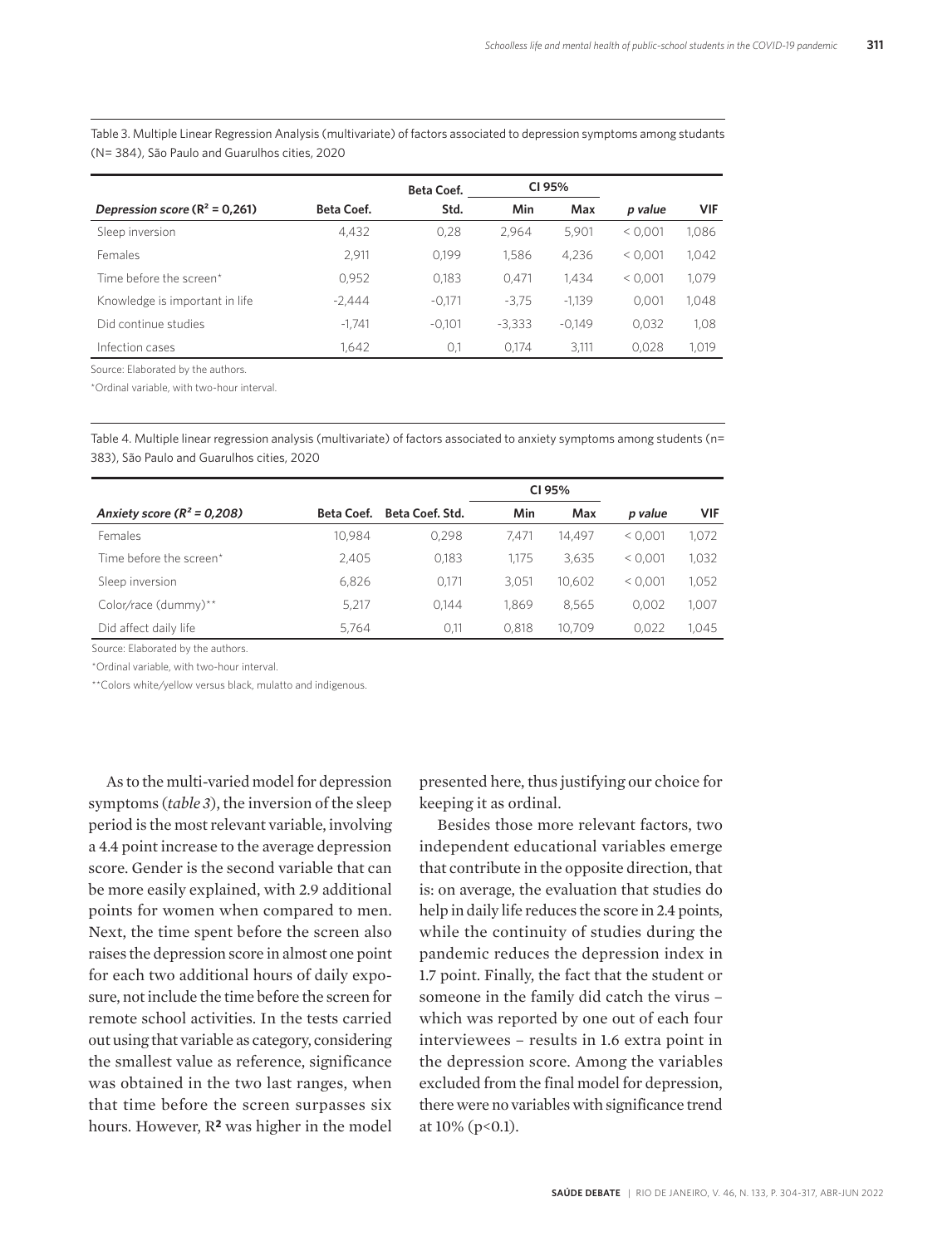In the anxiety model (*table 4*), gender, time before the screen and changing sleep time were maintained as the three main explicative variables, in the same sense, but the association strength was different from that of the depression model. When compared to men, being a woman raised in 11 points, on average, the anxiety score; every two more hours before the screen resulted in 2.4 additional points; and sleep inversion raised anxiety symptoms in 6.8 points.

Besides the three variables present in both models, anxiety symptoms were more frequent among whites and yellows: on average, the score was 5.2 points higher than for the group of black, mulatto and indigenous students, being thus considered the fourth more relevant attribute. Finally, changes in daily routine, reported by almost 90% of the students, also proved to be significant, surpassing in 5.7 points those who declared not to have changed their routine even during the pandemic. Although excluded from the final model, as they proved no significance at 5%, the cases of infection at home and the relevance attached to the knowledge acquired at school – both significant in the depression model – were variables with significance trend for anxiety as well, with *p* values equal to 0.063 and 0.078 respectively.

# **Discussion**

The article suggests that students in the 9th grade of Middle School and High School, in both state and municipal public schools located in peripheral areas of São Paulo and Guarulhos, were sorted positive in 10.5% for serious depressive symptoms, and 47.5% for serious anxiety symptoms. Systematic revisions provided evidences that those conditions did significantly increase during the pandemic**11,14**. Similar results were identified in studies carried out in China, the USA, Canada, Denmark, Germany, Japan, the Philippines and the United Kingdom**15,21**. According to Miranda

et al., mental health is a critical concern in a pandemic scenario, where children and adolescents are vulnerable groups that require measures meant to reduce the emotional overburden.

The most important associations with depression and anxiety symptoms were the time before the screen and the inversion of the sleep period (changing the day for the night), besides being female persons. Other authors who did investigate the association with time before the screen reported the same findings**23,24**, as well as with sleep alterations**25**. In a systematic revision, Hale and Guan**26** demonstrated a significant association between sleep and time before the screen. Possibly, the light emitted by the screen holds back the production of melatonin, leading to modifications in the circadian cycle, thus making a sleep with quality during the night more difficult**27**. Depression and anxiety are more prevalent among female persons, and that was also observed during the pandemic**25,28**.

Besides those three factors, considering important the knowledge acquired and the occurrence of COVID-19 at home were associated to depression symptoms – the first, negatively, the second, positively –, and were variables with significance trend to anxiety. In a meta-analysis, Panda et at.**11** reported as risk factors the existing mental disturbances, being female and concerns about the infection. On the other hand, for elderly persons, education and good economic condition were protective situations.

It is presumed that the absence of routine may have potentialized the time spent before the screen and the sleep inversion, thus contributing for the increase of depression and anxiety symptoms. The routines and habitudes in the school ambiance – which include sociability relations with other students, besides teachers and other education professionals – define the school culture of one specific institution, or yet of a group of institutions**29**. For the youth, the school space represents more than just a location where they go to study: it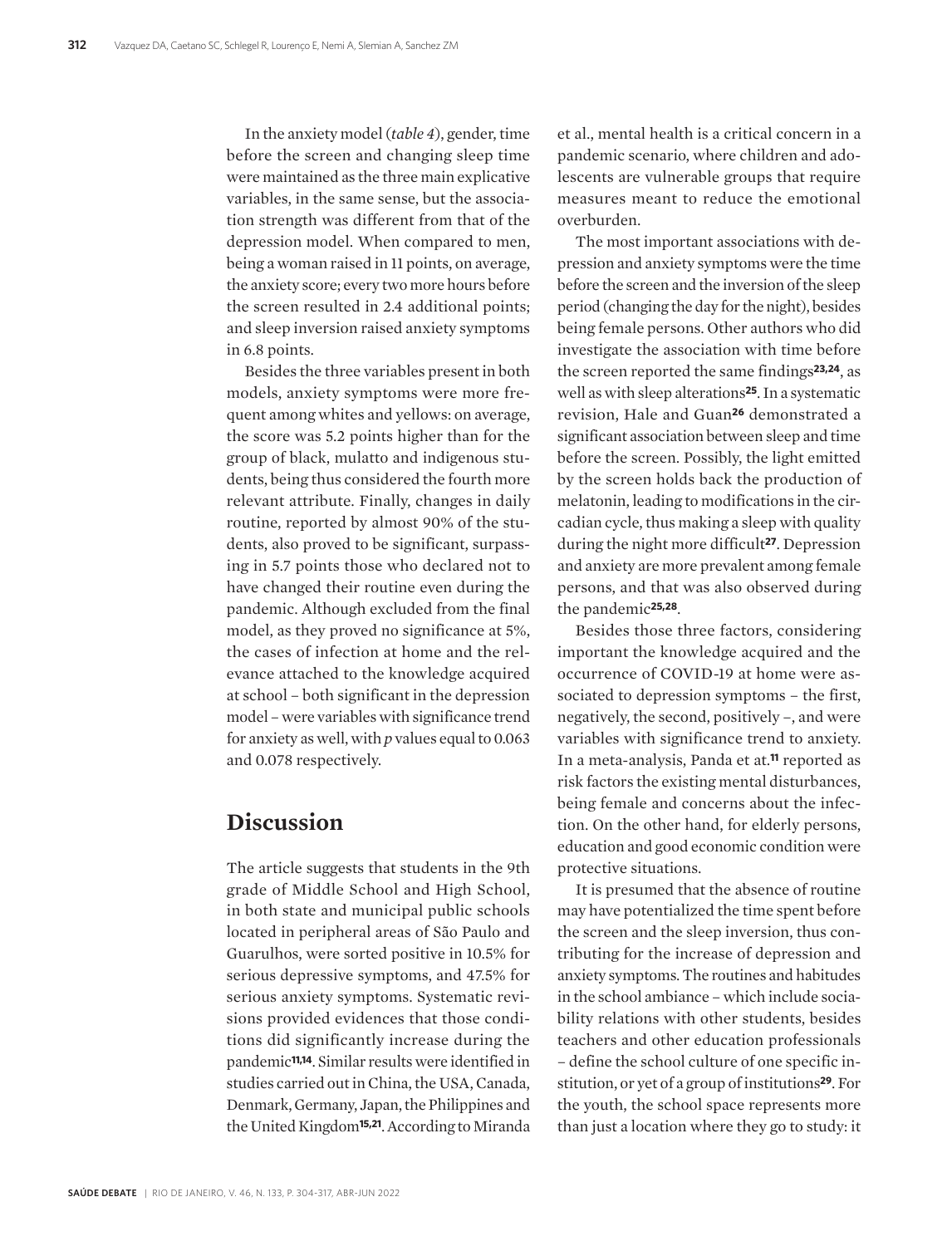is also a location where they will agglutinate and have close relationship with other persons the same age as them. By means of a historical construction, which Vincent et al*.* **<sup>30</sup>** have named 'school format', apprenticeship takes place separating a time/space that differs from daily habitudes, splitting childhood and youth journeys into 'time in school' and 'time outside the school'. During the pandemic, life without school has mixed up those times and spaces, affecting both the apprenticeship and the mental health of the students.

Despite the access difficulties to isolated students, particularly those who had no contact with their schools, carrying out the present transversal study by the end of school period in 2020 was important to record that grasp on life during that unusual period, after more than seven months without face-to-face classes following the first wave of the COVID-19 pandemic in the Metropolitan Region of São Paulo, opening room for other studies that might go deeper as to the outcomes registered, though with a retrospective look.

In this discussion, we wish to remark the importance of the school, and to highlight three challenges this institution will face in the post-pandemic scenery. As face-to-face classes were re-opened, public schools did receive teens with new and enlarged demands. The first challenge is the promotion of mental health. For instance, the use of workshops is recommended as work methodology in the school environment, once it enables an important relation with effective and diverse possibilities as to involvement and apprenticeship for all, either teachers or students. This methodology is even more relevant in the post-pandemic process, as the kind of life experienced during the social isolation period was not mediated by the school. Thus, the workshops would be autonomous spaces for the production of knowledge which are not included in the original curriculum.

Considering this scenery, one should strongly support the 'Health in Schools Program' (Programa Saúde nas Escolas – PSE),

conjointly organized by the Ministries of Health and of Education: based on education units, tihis program is meant to articulate health and basic education, yet contributing to build a social attention system focused on the promotion of citizenship and human rights**31**. Besides the necessary primary attention, the prospection of cases that require special care is among the basilar purposes of the program. However, the second challenge is to refine this program. The lack of a systematic evaluation of the program and inconsistencies pointed out in case studies by Ataliba and Mourão**32** already shed light on the gap that required investigation even prior to the COVID-19 pandemic.

The partnership established with the collective Brigade for Life (Brigada pela Vida) stressed the importance of acting on the territory. To consider the socioeconomic context the school is inserted in and to come closer and closer to the community is the third challenge, proposed as a means for strengthening attachments that were interrupted for a significant parcel of the students as the schools were closed – as confirmed by the difficulties in data collection for the research. In peripheral areas, both vulnerabilities and opportunities are largely based on the territory. If peripheries cannot be dealt with as if they were homogeneous structures**33**, one should not ignore the existence of spatial overlapping of needs, at least as it comes to young people, as already demonstrated in the Index of Juvenile Vulnerability in the city of São Paulo (Índice de Vulnerabilidade Juvenil na cidade de São Paulo)**34**, disaggregated at the district level. Either when considering the diagnosis on vulnerability or when discussing the offer of public policies, a more accurate look on the territory calls the attention to the possibility of more effective initiatives by the State**35**. Social role and spatial reach increase the relevance of taking the school as the starting point for observing dynamics involving the youth in researches that consider the complex mosaic of the peripheral areas.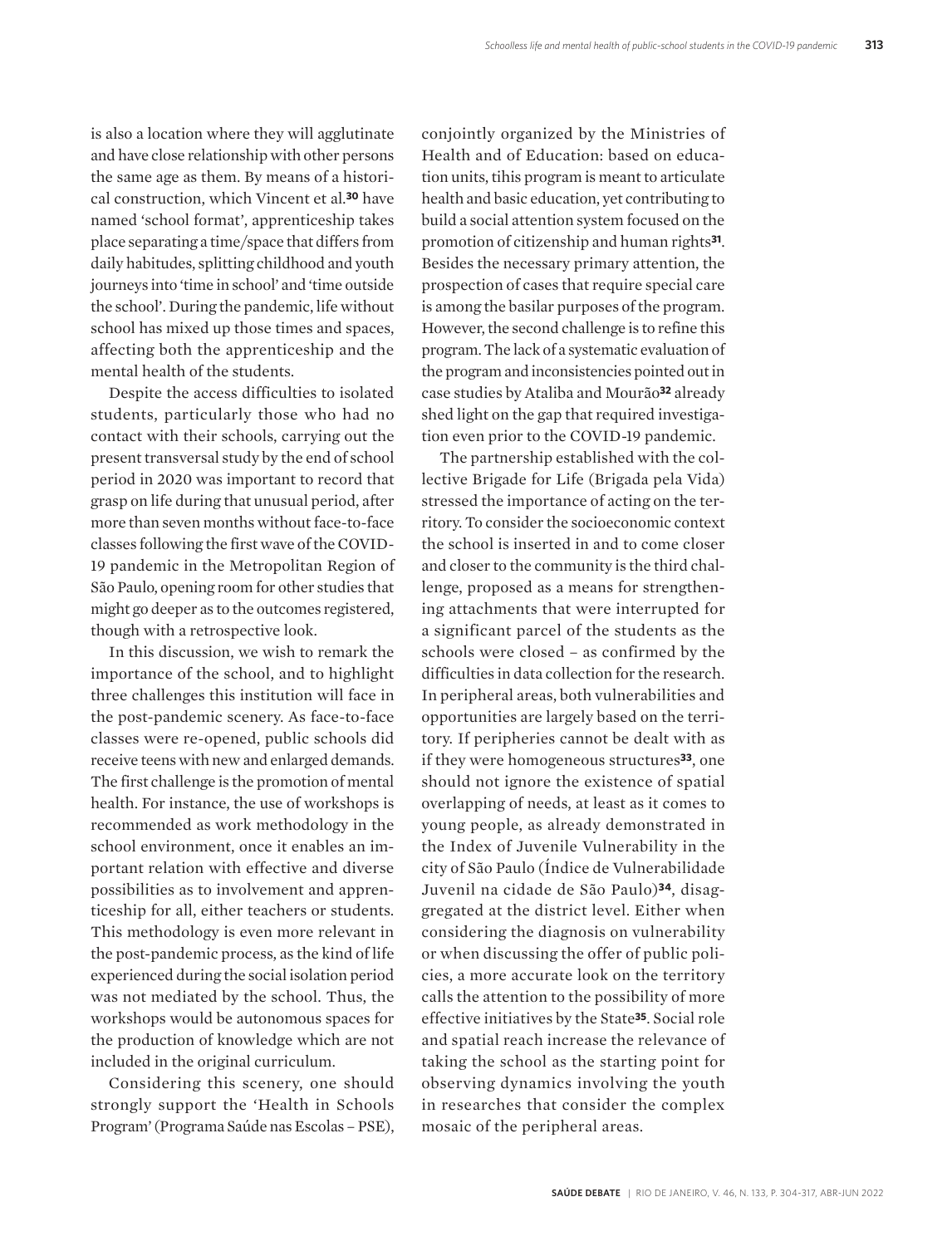Considering the extraordinary character of the pandemic and of the unique experience of social isolation, a transversal study applied to that public, in this context, has posed challenges for the development of the research. Therefore, its limits must equally be recorded. First, it was positively established that most students, according to their teams, were not following remote activities, and significant parcel of them had no contact with their schools. Therefore, it was difficult to access students isolated in their houses. Second, one may assume that there has been a biased look, as the sample did not include students who were disconnected or had no contact with their schools during the pandemic period. One may suppose that the answers were provided by better-off students, those with better socioeconomic conditions, with family structure and good school performance, suggesting a situation probably even more critical among those excluded from remote activities – and consequently, also from the present study.

In short, this study allowed for identifying some effects of the COVID-19 pandemic on the mental health of youth, related to changes in the juvenile behavior during the period schools remained closed. Lacking the school routine, young students of public schools in the Metropolitan area of the State of São Paulo spent even more time before the screen and changed the day for the night. These two behaviors, besides being female, were the factors more closely associated to symptoms of depression and anxiety. Based on these outcomes, one may highlight the importance of the school in the students' life and the challenges to be faced to succeed in the promotion of the mental health in the school environment: stronger connections will be required between public education and health policies, summed to resources and to the preparatory procedures to be mobilized in order to face this new reality.

And one last important remark: the proschool defense in this paper should not be taken as a position favorable to returning to school during the pandemic no matter what. Despite the importance of the school in the life of young students, it was mandatory to assure safe conditions for this return to classes, the pandemic under control, the adoption of sanitary protocols and faster vaccination for priority groups, there included education professionals. If by one side the school routine would appease the impacts demonstrated here, on the other side one must keep in mind that the occurrence of COVID-19 cases in the family was also significantly associated in the model of depression and significance trend at 10% for anxiety, risking to become even more important as the pandemic gets worse. Therefore, the article shed lights as well on a false dichotomy between worsening mental health conditions and returning to classes in the course of the pandemic – a theme frequently discussed in the public debate.

# **Collaborators**

Vazquez DA (0000-0002-4467-3392)\* and Sanchez ZM (0000-0002-7427-7956)\* were in charge of the statistics analysis. Vazquez DA and Caetano SC (0000-0001-8403-7078)\* wrote the first version of the article. Schlegel R (0000-0002-1297-0819)\*, Lourenço E (0000- 0002-2931-0526)\*, Slemian A (0000-0002- 2745-7073)\* and Sanchez ZM took part in the design of the project, in data analysis and also wrote the article. Vazquez DA, Caetano SC, Schlegel R and Lourenço E contributed for interpreting and discussing the results. Nemi A (0000-0002-8452-2660)\*, Slemian A and Sanchez ZM were in charge of critically reviewing the manuscript. All the authors did participate in the conception of the study and approved the final version.  $\blacksquare$ 

\*Orcid (Open Researcher and Contributor ID).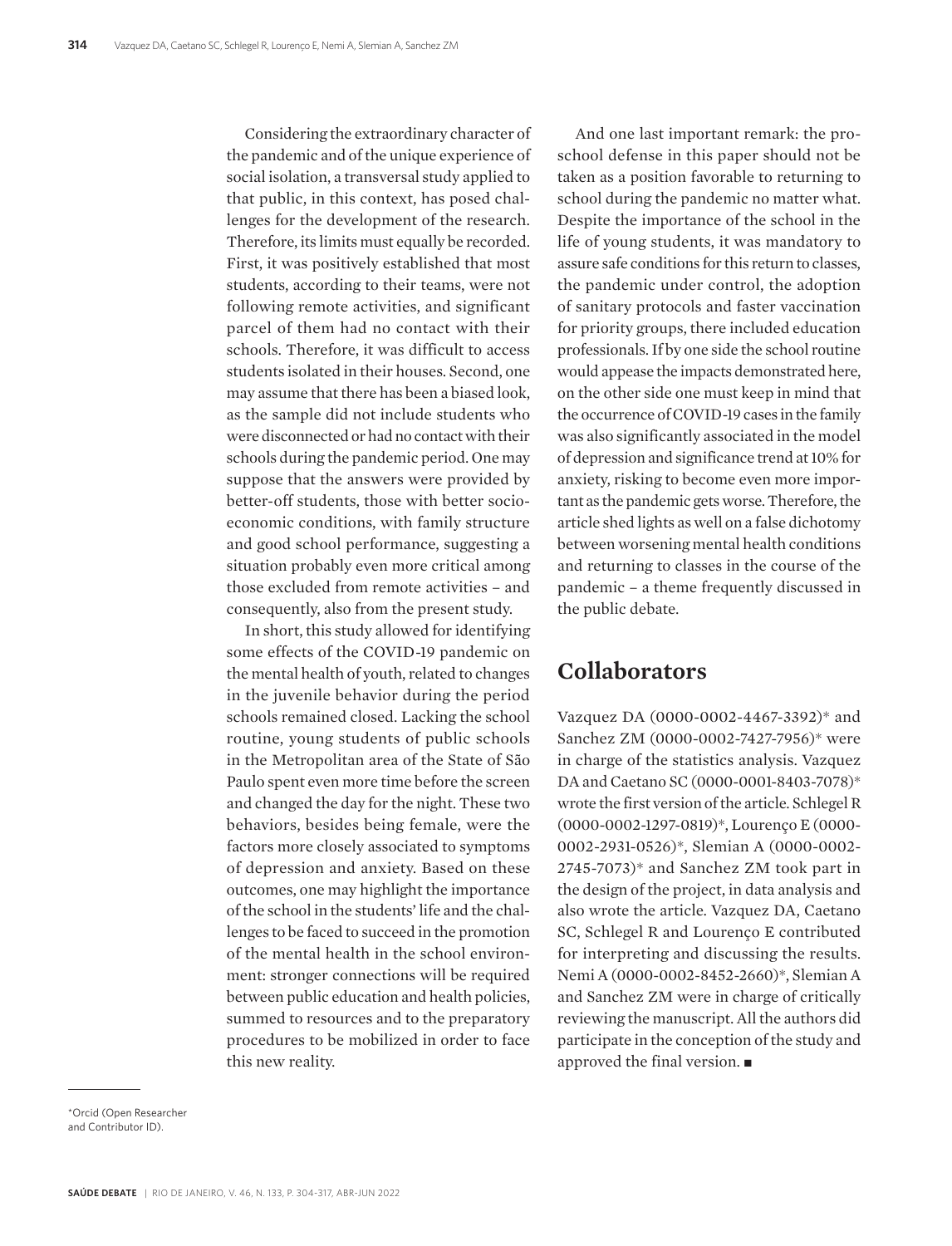#### **References**

- 1. Hale T, Angrist N, Goldszmidt R, et al. A global panel database of pandemic policies: Oxford COVID-19 Government Response Tracker. Nat. Hum. Behav. 2021 [acesso em 2021 maio 12]; 5:529-538. Disponível em: https://doi.org/10.1038/s41562-021-01079-8.
- 2. Paiva V, Garcia MRV, França-Jr I, et al. Youth and the COVID-19 crisis: lessons learned from a human rights-based prevention programme for youths in São Paulo, Brazil. Glob. Public Health. 2021 [acesso em 2021 maio 12]; 18:1-14. Disponível em: https://doi.or g/10.1080/17441692.2021.1916055.
- 3. Pfeifer JH, Allen NB. Puberty Initiates Cascading Relationships Between Neurodevelopmental, Social, and Internalizing Processes Across Adolescence. Biol. Psychiatry. 2021 [acesso em 2021 maio 12]; 89(2):99-108. Disponível em: https://doi.org/10.1016/j. biopsych.2020.09.002.
- 4. Conselho Nacional de Juventude. Pesquisa Juventudes e a Pandemia de Coronavírus [Relatório]. Brasília, DF: Conjuve; 2020. [acesso em 2021 mar 25]. Disponível em: https://4fa1d1bc-0675-4684-8ee9- -031db9be0aab.filesusr.com/ugd/f0d618\_41b201db ab994b44b00aabca41f971bb.pdf.
- 5. Kessler RC, Foster CL, Saunders WB, et al. Social consequences of psychiatric disorders, I: Educational attainment. Am. J. Psychiatry. 1995 [acesso em 2021 maio 12]; 152(7):1026-32. Disponível em: https://doi. org/10.1176/ajp.152.7.1026.
- 6. Bordin IA, Curto BM, Murray J. Maternal recognition of child mental health problems in two Brazilian cities. Braz. J. Psychiatry. 2018 [acesso em 2021 maio 12]; 40(1):63-71. Disponível em: https://doi. org/10.1590/1516-4446-2016-1957.
- 7. Lavigne JV, Arend R, Rosenbaum D, et al. Psychiatric disorders with onset in the preschool years: I. Stability of diagnoses. J. Am. Acad. Child Adolesc. Psychiatry. 1998 [acesso em 2021 maio 12]; 37(12):1246-54. Disponível em: https://doi.org/10.1097/00004583- 199812000-00007.
- 8. Kessler RC, Angermeyer M, Anthony JC, et al. Lifetime prevalence and age-of-onset distributions of mental disorders in the World Health Organization's World Mental Health Survey Initiative. World Psyc. 2007; 6(3):168-76.
- 9. Fatori D, Salum GA, Rohde LA, et al. Use of Mental Health Services by Children With Mental Disorders in Two Major Cities in Brazil. Psychiatr. Serv. 2019 [acesso em 2021 maio 12]; 70(4):337-41. Disponível em : https://doi.org/10.1176/appi.ps.201800389.
- 10. Kieling C, Baker-Henningham H, Belfer M, et al. Child and adolescent mental health worldwide: evidence for action. Lancet. 2011 [acesso em 2021 maio 12]; 378(9801):1515-25. Disponível em: https://doi. org/10.1016/S0140-6736(11)60827-1.
- 11. Panda PK, Gupta J, Chowdhury SR, et al. Psychological and Behavioral Impact of Lockdown and Quarantine Measures for COVID-19 Pandemic on Children, Adolescents and Caregivers: A Systematic Review and Meta-Analysis. J. Trop. Pediatr. 2021 [acesso em 2021 maio 12]; 67(1):fmaa122. Disponível em: https://doi. org/10.1093/tropej/fmaa122.
- 12. Pisano S, Catone G, Gritti A, et al. Emotional symptoms and their related factors in adolescents during the acute phase of Covid-19 outbreak in South Italy. Ital. J. Pediatr. 2021 [acesso em 2021 maio 12]; 47(1):86. Disponível em: https://doi.org/10.1186/s13052-021- 01036-1.
- 13. López-Castro T, Brandt L, Anthonipillai NJ, et al. Experiences, impacts and mental health functioning during a COVID-19 outbreak and lockdown: Data from a diverse New York City sample of college students. PLoS ONE. 2021 [acesso em 2021 maio 12]; 16(4):e0249768. Disponível em: https://doi. org/10.1371/journal.pone.0249768.
- 14. Meherali S, Punjani N, Louie-Poon S, et al. Mental Health of Children and Adolescents Amidst CO-VID-19 and Past Pandemics: A Rapid Systematic Review. Int. J. Environ. Res. Public Health. 2021 [acesso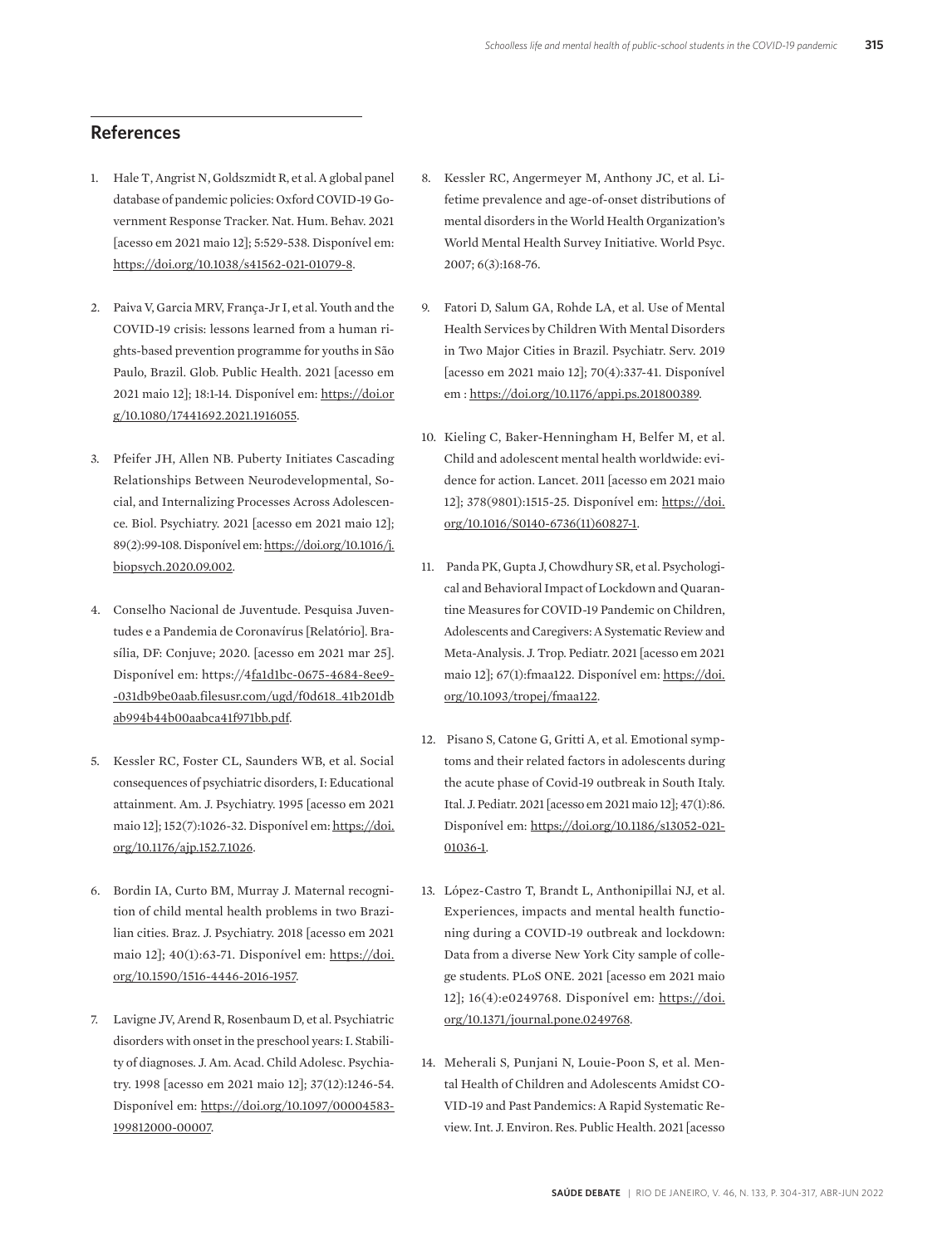em 2021 maio 12]; 18(7):3432. Disponível em: https:// doi.org/10.3390/ijerph18073432.

- 15. Jones EAK, Mitra AK, Bhuiyan AR. Impact of CO-VID-19 on Mental Health in Adolescents: A Systematic Review. Int. J. Environ. Res. Public Health. 2021 [acesso em 2021 maio 12]; 18(5):2470. Disponível em: https://doi.org/10.3390/ijerph18052470.
- 16. Associação Brasileira de Empresas de Pesquisa. Critério de Classificação Econômica Brasil - 2020. São Paulo: ABEP; 2020. [acesso em 2021 mar 18]. Disponível em: http://www.abep.org/criterio-brasil.
- 17. Coutinho MPL, Carolino ZCG, Medeiros ED. Inventário de Depressão Infantil (CDI): evidências de validade de constructo e consistência interna. Aval. Psicol. 2008 [acesso em 2021 maio 12]; 7(3):291-300. Disponível em: http://pepsic.bvsalud.org/scielo.php?script=sci\_artt ext&pid=S1677-04712008000300004.
- 18. Barbosa GA, Gaião e Barbosa A, Gouveia VV. Transtorno de Ansiedade na infância e adolescência: um estudo de prevalência e validação de um instrumento (SCARED) de triagem. Infanto. 2002 [acesso em 2022 abr 29]; 10(1):34-47. Disponível em: https://www.researchgate.net/ profile/Valdiney-Gouveia/publication/279193421\_ Transtorno\_de\_ansiedade\_na\_infancia\_e\_adolescencia\_um\_estudo\_de\_prevalencia\_e\_validacao\_de\_um\_instrumento\_SCARED\_de\_triagem/ links/558db00a08ae15962d8947ed/Transtorno-de- -ansiedade-na-infancia-e-adolescencia-um-estudo- -de-prevalencia-e-validacao-de-um-instrumento- -SCARED-de-triagem.pdf.
- 19. Bang YR, Park JH, Kim SH. Cut-Off Scores of the Children's Depression Inventory for Screening and Rating Severity in Korean Adolescents. Psyc. Investig. 2015 [acesso em 2021 maio 12]; 12(1):23-8. Disponível em: https://doi.org/10.4306/pi.2015.12.1.23.
- 20. Birmaher B, Khetarpal S, Cully M, et al. Screen for Child Anxiety Related Disorders (SCARED) - CHILD Version. O'Hara: Western Psychiatric Institute and Clinic, University of Pgh; 1995. [acesso em 2021 mar 18]. Disponível em: https://www.tn.gov/content/

dam/tn/mentalhealth/documents/Pages\_from\_CY\_ BPGs\_445-453.pdf.

- 21. Chen F, Zheng D, Liu J, et al. Depression and anxiety among adolescents during COVID-19: A cross-sectional study. Brain Behav. Immun. 2020 [acesso em 2021 maio 12]; (88):36-38. Disponível em: https://doi. org/10.1016/j.bbi.2020.05.061.
- 22. Miranda D, Athanasio B, Oliveira AC, et al. How is COVID-19 pandemic impacting mental health of children and adolescents? Int. J. Disaster. Risk Reduct. 2020 [acesso em 2021 maio 12]; (51):101845. Disponível em: https://doi.org/10.1016/j.ijdrr.2020.101845.
- 23. Duan L, Shao X, Wang Y, et al. An investigation of mental health status of children and adolescents in china during the outbreak of COVID-19. J. Affect Disord. 2020 [acesso em 2021 maio 12]; 275:112-118. Disponível em: https://doi.org/10.1016/j.jad.2020.06.029.
- 24. Tardif-Grenier K, Archambault I, Dupéré V, et al. Canadian Adolescents' Internalized Symptoms in Pandemic Times: Association with Sociodemographic Characteristics, Confinement Habits, and Support. Psychiatr. Q. 2021 [acesso em 2021 maio 12]; (25):1- 17. Disponível em: https://doi.org/10.1007/s11126- 021-09895-x.
- 25. Batra K, Sharma M, Batra R, et al. Assessing the Psychological Impact of COVID-19 among College Students: An Evidence of 15 Countries. Healthcare. 2021 [acesso em 2021 maio 12]; 9(2):222. Disponível em: https://doi.org/10.3390/healthcare9020222.
- 26. Hale L, Guan S. Screen time and sleep among school-aged children and adolescents: a systematic literature review. Sleep Med. Rev. 2015 [acesso em 2021 maio 12]; (21):50-8. Disponível em: https://doi. org/10.1016/j.smrv.2014.07.007.
- 27. Felix E, Silva V, Caetano M, et al. Excessive screen media use in preschoolers is associated with poor motor skills. Cyberpsychol Behav. Soc. Netw. 2020 [acesso em 2021 maio 12]; 23(6):418-425. Disponível em: https://doi.org/10.1089/cyber.2019.0238.